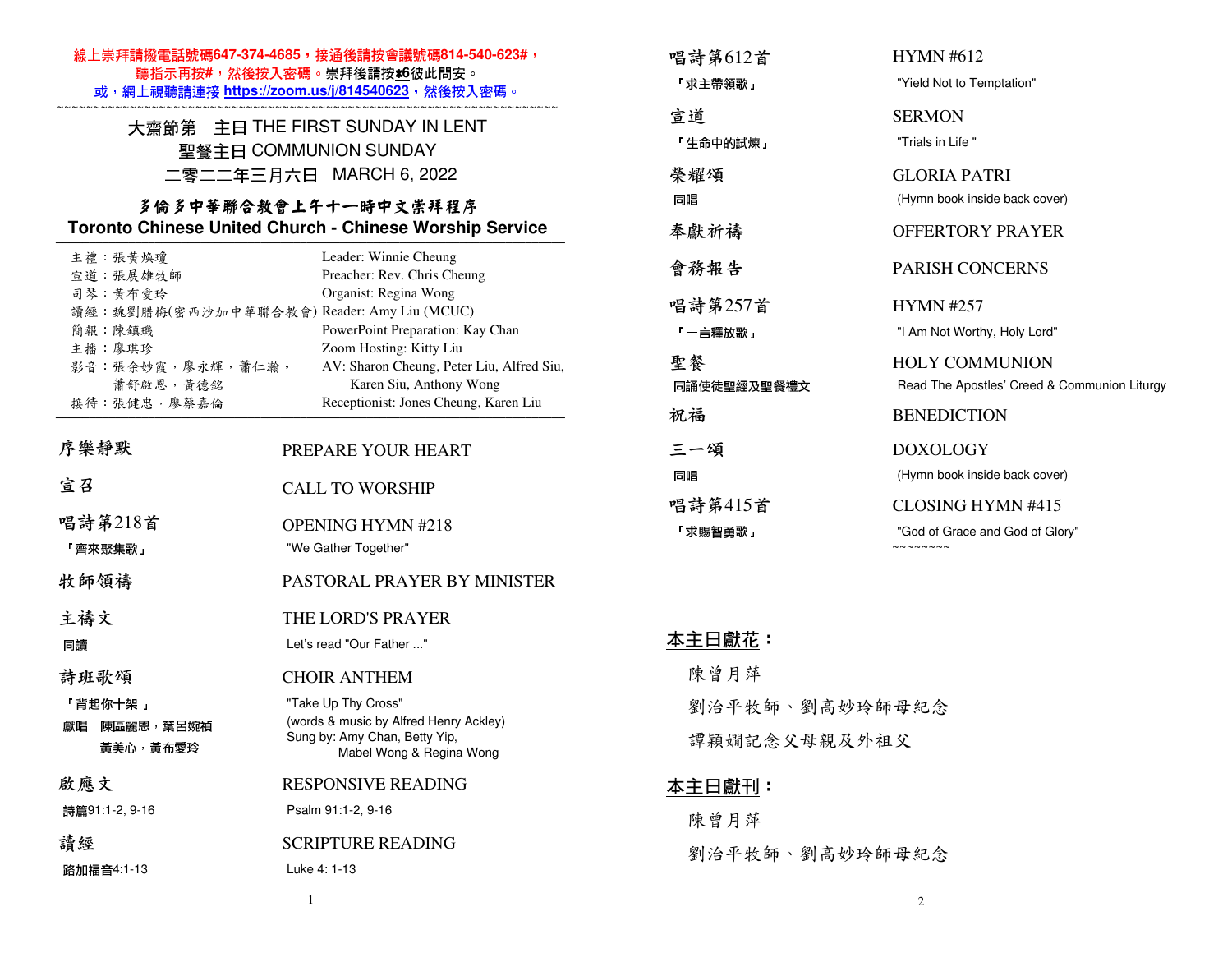# 關懷與支持:

- 本堂英文崇拜每主日上午10時舉行,歡迎使用網上視聽請連接1.<u>https://us02web.zoom.us/j/4326626392,按入密碼</u>;或線上崇拜 請撥電話號碼647-374-4685,接通後請按會議號碼814-540-623#, 聽指示再按#,然後按入密碼。
- 2. 新冠狀肺炎肆虐全球影響巨大。感恩我們能繼續經歷主的愛, 藉著教會線網上的主日崇拜和聚會聯繫這個屬靈的家。疫情中 各種打擊及精神壓力之下,人們極需要心靈上的支援。讓我們想一想那些需要緩解恐慌和焦慮的親友,特別是那些獨居和要 隔離的人;我們鼓勵你邀請他們參加本堂線網上的崇拜,在上 帝的家庭裏亙相關心和彼此扶持。這是與有需要者分享主愛的大好機會。若你知道某人需要輔導或代禱關懷,亦事先徵得其 同意,歡迎你通知張展雄牧師(416-754-7147x1003)與他、她聯 絡。
- 3. 如你或你的家人需要購買食物、取藥、外賣,或處理其他緊急 事務,您可以致電647-883-3380與思羣服務的陳姑娘聯繫,查詢 他們在新冠肺炎疫情期間提供的服務;或者您可以致電留言給 關顧事工組的梁杜敏儀(Loretta),她可以把您的需求轉給思羣服 務。
- 4. 若你需要布口罩,請聯絡行政幹事黃布愛玲 (416-754-7147x1001) 以便安排領取或送到府上。
- 5. 我們感謝弟兄姊妹和主內朋友對教會的支持,在疫情影響下都 按著能力以金錢回應上帝給予的恩典。請使用適合你的方法捐獻: (1)若你親自交來教會,請先通知行政幹事黃布愛玲,以 確保你的安全;(2)郵寄支票致本教會;(3)使用網上捐款<br>http://www.co.edu.late.co./w/w/47904。但大学要继与4%丢绩 https://www.canadahelps.org/en/dn/47894,但本堂要繳付4%手續 費。(4)使用閣下的銀行電子轉賬服務,收款抬頭為<Toronto Chinese United Church>,將奉獻金額用帳戶內的電郵地址發送 到 tcuc.info@bellnet.ca 即可。請在<留言>部寫上你的捐封號碼, 如果您有具體指示,分配捐款予指定基金,可以在<留言>部註明。由於<留言>部的空間有限,建議您使用縮寫(例如,S =主日捐,BM=建設及維修基金,V=前瞻基金,T=感恩捐,F= 獻花, B=獻刊,MS=傳道服務基金。 至於外展或特別捐,則請<br>留言也示、 「想思你咚 <留言 > 双公留空。則兵登送免へ經路 留言指示)。如果您將<留言>部分留空,則所發送的金額將 被視為主日捐。

## 會務消息:

 **1.** 恢復日光節約時間 **Daylight Saving Time Resumes**  本年度日光節約時間將於下主日(三月十三日)午夜二時恢復。請同道於本星期六(三月十二日)晚 上臨睡前,將時鐘撥快一小時。由該日起,本堂所有聚會均照此時間進行。

 Daylight Saving Time for this year resumes next Sunday, March 13, 2022 at 2:00am. Please remember to turn your clock one-



hour forward before going to bed this Saturday, March 12<sup>th</sup>. Henceforth all our meeting or activity time will follow Daylight Saving Time.

### **2.** 誠邀你和親友參加以下網上平台的聚會:

#### $\triangleright$ **CG3**細胞小組

 日期:3月6日(今日) 時間:下午2:30 研經:但以理書 (第1章)由張展雄牧師主講會議ID編號:832 1396 8098 網絡鏈線:https://us02web.zoom.us/j/83213968098

#### $\blacktriangleright$ 就業團契

日期:3月12日(禮拜六) 時間:晚上8:00 主題:《聖經人物素描》由蕭仁瀚主持會議ID編號: 820 3340 0639 網絡鏈線: https://us02web.zoom.us/j/82033400639

#### $\blacktriangleright$ 兒童主日學

日期:3月13、27日(禮拜日) 時間:上午11:30 會議ID編號: 432 662 6392 網絡鏈線:https://us02web.zoom.us/j/4326626392

3